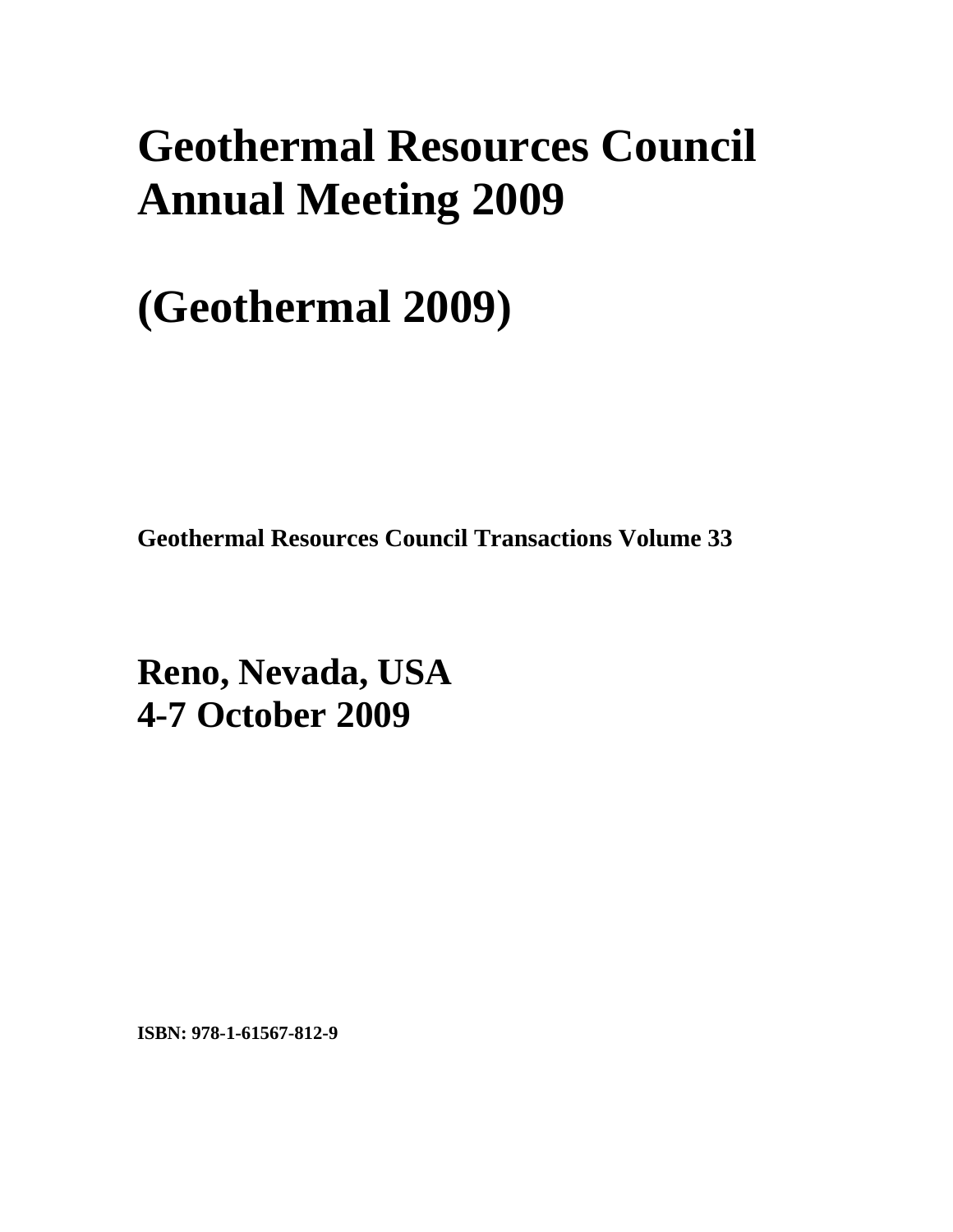**Printed from e-media with permission by:** 

Curran Associates, Inc. 57 Morehouse Lane Red Hook, NY 12571



**Some format issues inherent in the e-media version may also appear in this print version.** 

Copyright© (2009) by the Geothermal Resources Council All rights reserved.

Printed by Curran Associates, Inc. (2010)

For permission requests, please contact the Geothermal Resources Council at the address below.

Geothermal Resources Council P.O. Box 1350 Davis, California 95617

Phone: (530) 758-2360 Fax: (530) 758-2839

grc@geothermal.org

#### **Additional copies of this publication are available from:**

Curran Associates, Inc. 57 Morehouse Lane Red Hook, NY 12571 USA Phone: 845-758-0400 Fax: 845-758-2634 Email: curran@proceedings.com Web: www.proceedings.com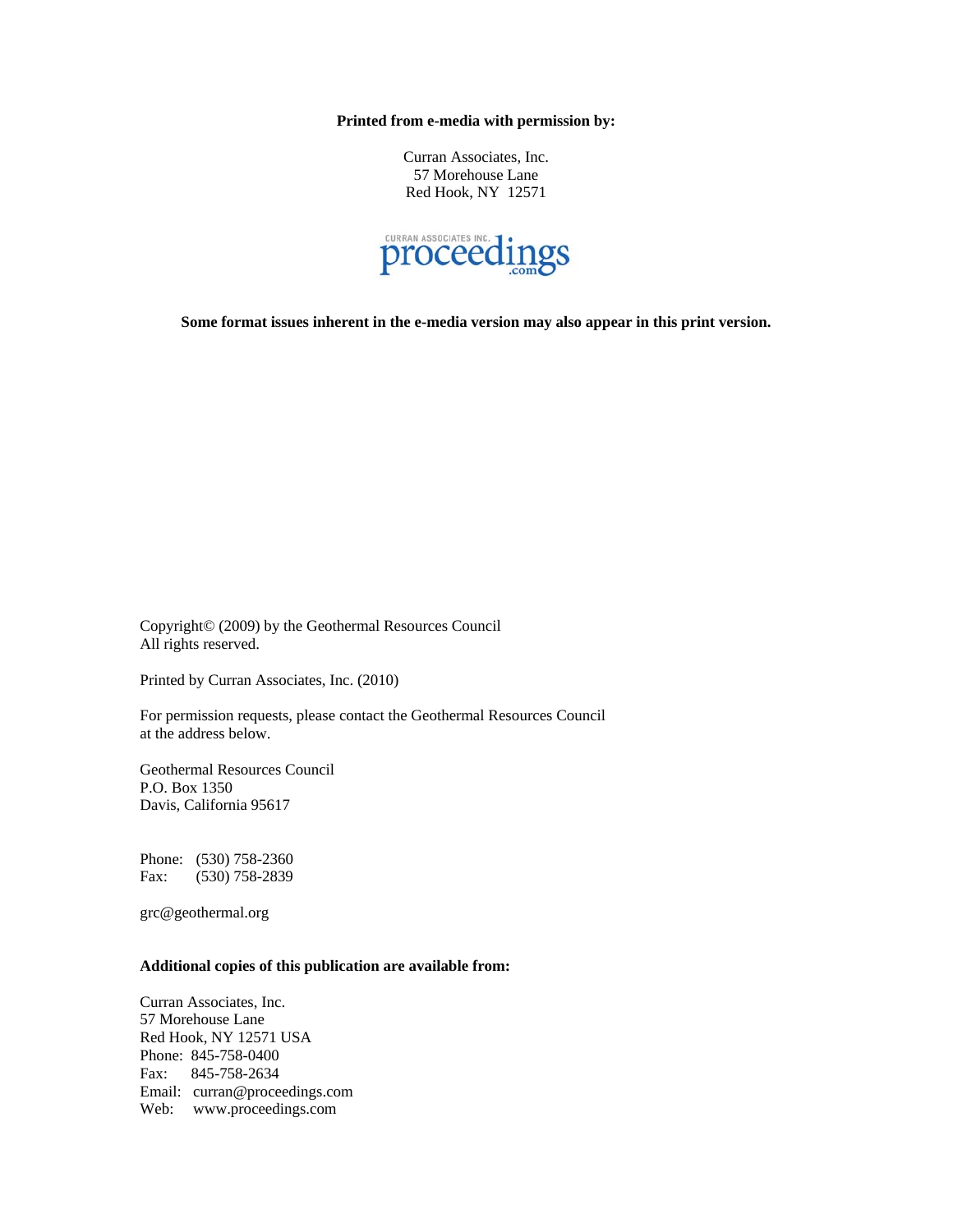## **TABLE OF CONTENTS**

### **BUSINESS/ECONOMICS**

| Kevin J. Beaton                                                                                                                                             |  |
|-------------------------------------------------------------------------------------------------------------------------------------------------------------|--|
| Heating Up the Economy with Geothermal Energy: A Multi-Component Sustainable Development                                                                    |  |
|                                                                                                                                                             |  |
| A. Kolker, R. Mann                                                                                                                                          |  |
| Horst Kreuter, Christina Schrage                                                                                                                            |  |
| Renan Listi, John Tuttle                                                                                                                                    |  |
| John McIlveen                                                                                                                                               |  |
| David G. Newell, Dwita Prihantono, Dauly Winnusa, K. Kastoni                                                                                                |  |
| Adil Caner Sener, Johan Rene van Dorp, Jesse Dylan Keith                                                                                                    |  |
| The Design and Implementation of the Australian Geothermal Reporting Code — A World First                                                                   |  |
|                                                                                                                                                             |  |
| Malcolm Ward, Graeme Beardsmore, Anthony Budd, Barry Goldstein, Fiona Holgate, Graham Jeffress, Adrian<br>Larking, Jim Lawless, Peter Reid, Adrian Williams |  |

#### **CASE STUDIES**

| Mixing and Dilution Processes at the Las Tres Vírgenes (México) Geothermal Reservoir Indicated by        |  |
|----------------------------------------------------------------------------------------------------------|--|
|                                                                                                          |  |
| Rosa María Barragán, Eduardo Iglesias, Rodolfo J. Torres, Víctor Arellano, Neftalí Reyes-Picasso, Miguel |  |
| Ramírez, Ruth Tapia, Pedro Hernández                                                                     |  |
|                                                                                                          |  |
| B.S. Hardarson, G.M. Einarsson, H. Franzson, E. Gunnlaugsson                                             |  |
|                                                                                                          |  |
| Stephen Hirsch                                                                                           |  |
|                                                                                                          |  |
| Georgina Izquierdo, Luis C.A. Gutiérrez-Negrín, Alfonso Aragón                                           |  |
|                                                                                                          |  |
| John W. Lund, Tonya "Toni" Boyd                                                                          |  |
|                                                                                                          |  |
| Gad Shoshan, Umran Serpen                                                                                |  |
| Maintenance and Operational Experience Gained by Operating the Aluto Langano Geothermal Pilot            |  |
| Power Plant                                                                                              |  |
| Merga Tassew                                                                                             |  |

### **DRILLING**

| Erin R. Anderson                                                                         |  |
|------------------------------------------------------------------------------------------|--|
| Foamed Calcium Aluminate Phosphate Cement Enables Drilling and Cementation of California |  |
|                                                                                          |  |
| Brian Berard, Rafael Hernández, Hao Nguyen                                               |  |
|                                                                                          |  |
| Rafael Hernández, Hao Nguyen                                                             |  |
|                                                                                          |  |
| Lei Haiyan, Zhu Neng                                                                     |  |
|                                                                                          |  |
| A.J. Mansure, D.A. Blankenship                                                           |  |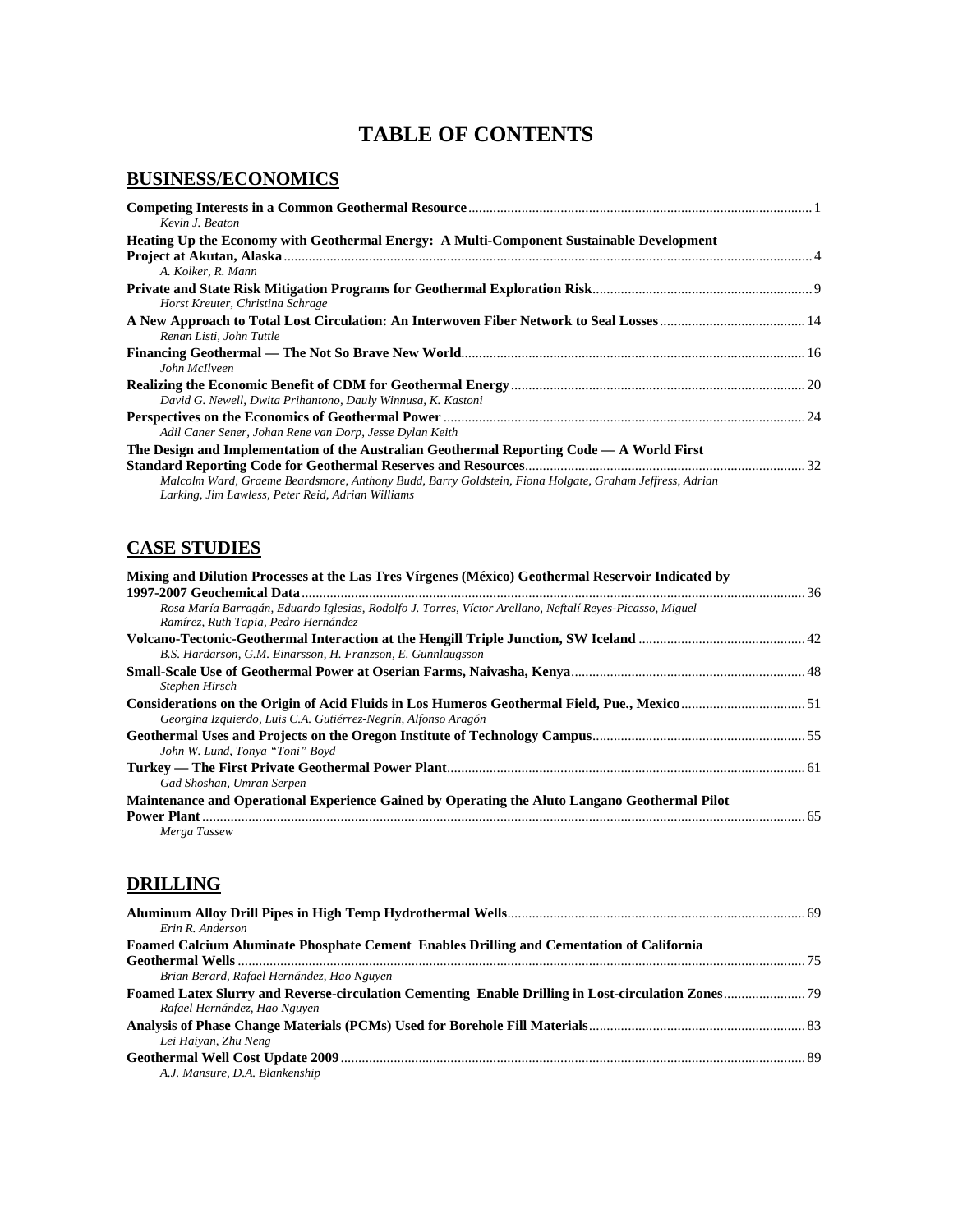| <b>Optimizing Geothermal Well Placement: Advantages of a Phased Approach Including Fracture</b> |  |
|-------------------------------------------------------------------------------------------------|--|
|                                                                                                 |  |
| Charles D. Race                                                                                 |  |
|                                                                                                 |  |
| David Shakhovskoy, Gary Carter, Aaron Dick                                                      |  |

## **EMERGING TECHNOLOGY**

| The Penola Project, South Australia: A Unique Hot Sedimentary Aquifer Development, Limestone  |  |
|-----------------------------------------------------------------------------------------------|--|
|                                                                                               |  |
| Lambertus De Graaf, Ron Palmer, Ian Reid                                                      |  |
| S.L. Enedy, J.M. Rudisill                                                                     |  |
|                                                                                               |  |
| Steven Enedy, Randy Badger                                                                    |  |
| Integrated Geothermal & Solar Energy Conversion Technologies and WorleyParsons EcoNomics™     |  |
|                                                                                               |  |
| Frank Oun Miao, J. Matthew Dayton, Peter Lardi, Helmy Andrawis                                |  |
| Jim Shnell                                                                                    |  |
| High Resolution Seismic Velocity Structure in the Reno Basin from Ambient Noise Recorded by a |  |
| I. Tibuleac, D.H. Von Seggern, J. Louie, J.G. Anderson                                        |  |

## **ENHANCED GEOTHERMAL SYSTEMS (EGS)**

| Interpretation of Reservoir Creation Process at Cooper Basin by Microseismic Multiplet Analysis 131<br>Hiroshi Asanuma, Yasuhiro Kenmoku, Hiroaki Niitsuma, Doone Wyborn |  |
|--------------------------------------------------------------------------------------------------------------------------------------------------------------------------|--|
|                                                                                                                                                                          |  |
| A.R. Budd, A.C. Barnicoat, B. Ayling, E.J. Gerner, A.J. Meixner, A.M. Kirkby                                                                                             |  |
| Delton Chen, Doone Wyborn                                                                                                                                                |  |
| Toward More Effcient Heat Mining: A Planned Enhanced Geothermal System Demonstration                                                                                     |  |
|                                                                                                                                                                          |  |
| Trenton Cladouhos, Susan Petty, Ben Larson, Joe Iovenitti, Bill Livesay, Roy Baria                                                                                       |  |
|                                                                                                                                                                          |  |
| Seth Craig, Kent S. Udell                                                                                                                                                |  |
| Regional Geological 3D Model of the Soultz-sous-Forêts Geothermal Field (Rhine Graben, France) 156<br>C. Dezayes, J. Castera, G. Heilbronn, P. Calcagno                  |  |
| A Computational Technique for Estimating the Fracture Surface Area Adjacent to a Newly                                                                                   |  |
|                                                                                                                                                                          |  |
| Scott Fayer, Peter Rose, Susan Petty, Milind D. Deo, Tianfu Xu                                                                                                           |  |
|                                                                                                                                                                          |  |
| Barry Goldstein, A.J. Hill, A. Long, A.R. Budd, B. Ayling, M. Malavazos                                                                                                  |  |
|                                                                                                                                                                          |  |
| Florentin Ladner, Markus Häring                                                                                                                                          |  |
|                                                                                                                                                                          |  |
| A.J. Meixner, S.W. Johnston, A.R. Budd, A.M. Kirkby, B. Ayling, E.J. Gerner, A.C. Barnicoat                                                                              |  |
| Assessment of Fault Reactivation Potential in a Deep Geothermal Reservoir of the Ne-German Basin                                                                         |  |
| Inga Moeck, G. Kwiatek, Günter Zimmermann, Tobias Backers, Ernst Huenges                                                                                                 |  |
| Feasibility Study on Monitoring Enhanced Geothermal Systems Using Electrical Methods 193                                                                                 |  |
| Gregory A. Newman, Michael Commer                                                                                                                                        |  |
|                                                                                                                                                                          |  |
| Kim Niggemann, Abraham Samuel, Alexander Morriss, Rafael Hernández                                                                                                       |  |
|                                                                                                                                                                          |  |
| Roman I. Pashkevich, Vitaly V. Taskin                                                                                                                                    |  |
|                                                                                                                                                                          |  |
| Susan Petty, Bill Livesay, Matthew Clyne, Roy Baria                                                                                                                      |  |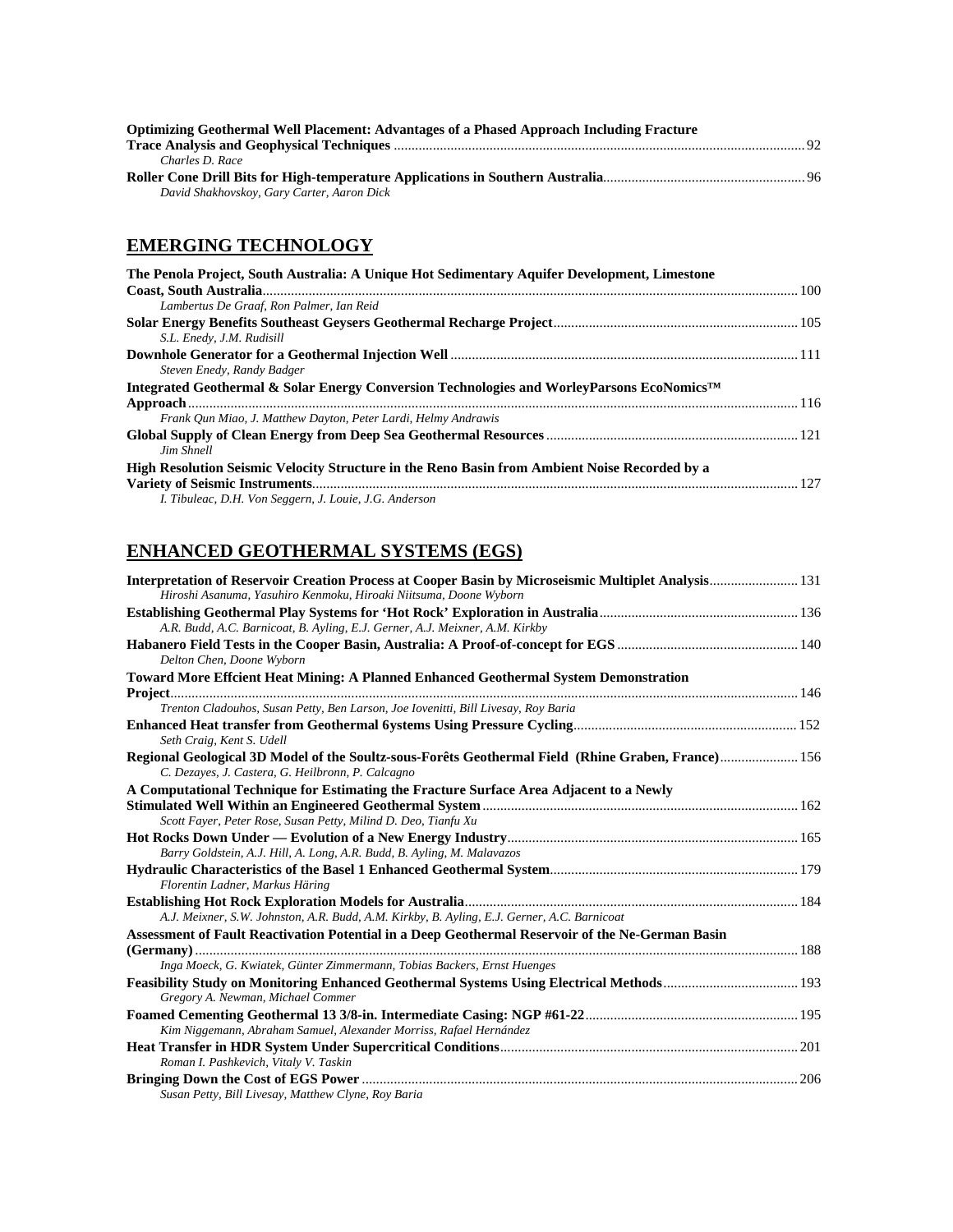| John W. Pritchett                                                                                                                                         |  |
|-----------------------------------------------------------------------------------------------------------------------------------------------------------|--|
|                                                                                                                                                           |  |
| Peter Rose, Kevin Leecaster, Peter Drakos, Ann Robertson-Tait                                                                                             |  |
| Subir K. Sanyal                                                                                                                                           |  |
| Design and Evaluation of Well Placement and Hydraulic Stimulation for Economical Heat Recovery                                                            |  |
| Abdul Ravoof Shaik, Joshua Koh, Sheik S. Rahman, Mohammad A. Aghighi, Nam. H. Tran                                                                        |  |
| Towards a Sustainable Energy Economy: A Roadmap for the Development of Enhanced Geothermal                                                                |  |
|                                                                                                                                                           |  |
| Neil Snyder, Mark Antkowiak, Charlie Visser                                                                                                               |  |
| Roles and Timing of Onset of Various Thermal-Hydrologic-Mechanical-Chemical Process Couplings                                                             |  |
|                                                                                                                                                           |  |
| Joshua Taron, Derek Elsworth                                                                                                                              |  |
|                                                                                                                                                           |  |
| Zhe Wang, Mark W. Mcclure, Roland N. Horne                                                                                                                |  |
| Thermo-Hydro-Mechanical Modelling and Applications for Enhanced Geothermal Reservoirs  248<br>N. Watanabe, W. Wang, C.I. Mcdermott, B. Zehner, O. Kolditz |  |
|                                                                                                                                                           |  |
| Norio Yanagisawa, Peter Rose, Doone Wyborn                                                                                                                |  |
|                                                                                                                                                           |  |
| Ezra Zemach, Peter Drakos, Ann Robertson-Tait                                                                                                             |  |

## **ENVIROMENTAL**

| Rick Allis, C. Bromley                                                                                       |  |
|--------------------------------------------------------------------------------------------------------------|--|
| Water and Geothermal Energy Development in the Western U.S.: Real World Challenges, Regulatory               |  |
|                                                                                                              |  |
| Kathleen Callison                                                                                            |  |
|                                                                                                              |  |
| Corrie Clark, Michael Wang, Anant Vyas, John Gasper                                                          |  |
| Application of Satellite Interferometry to the Detection of Surface Deformation in the Salton Sea            |  |
|                                                                                                              |  |
| Mariana Eneva, Giacomo Falorni, David Adams, Jacopo Allievi, Fabrizio Novali                                 |  |
|                                                                                                              |  |
| Ewa Glowacka, O. Sarychikhina, F. Suarez, A. Nava, F. Farfan, G. Diaz De Cossio Batani, A. Garcia, M. Guzman |  |
|                                                                                                              |  |
| Laura Smith Morton                                                                                           |  |
| Relationship of Pore Pressure to Large Microseismic Events During Hydraulic Stimulation at Basel,            |  |
|                                                                                                              |  |
| Yusuke Mukuhira, Hiroshi Asanuma, Hiroaki Niitsuma, Markus Häring, Nicholas Deichmann                        |  |
|                                                                                                              |  |
| Endy Kevin Padilla, Luis Alberto Franco                                                                      |  |
| Hydrogen Sulfide and Mercury Abatement: Development and Successful Operation of AMIS                         |  |
|                                                                                                              |  |
| Fabio Sabatelli, Massimo Mannari, Roberto Parri                                                              |  |
| Permitting Geothermal Exploration and Development Projects on Public and Tribal Lands313                     |  |
| Alan Waltner                                                                                                 |  |

## **EUROPEAN**

| Fabrice Boissier, Simon Lopez, Alain Desplan, Hervé Lesueur            |  |
|------------------------------------------------------------------------|--|
|                                                                        |  |
| Giorgio Buonasorte, Raffaele Cataldi, A. Manzella, Giancarlo Passaleva |  |
|                                                                        |  |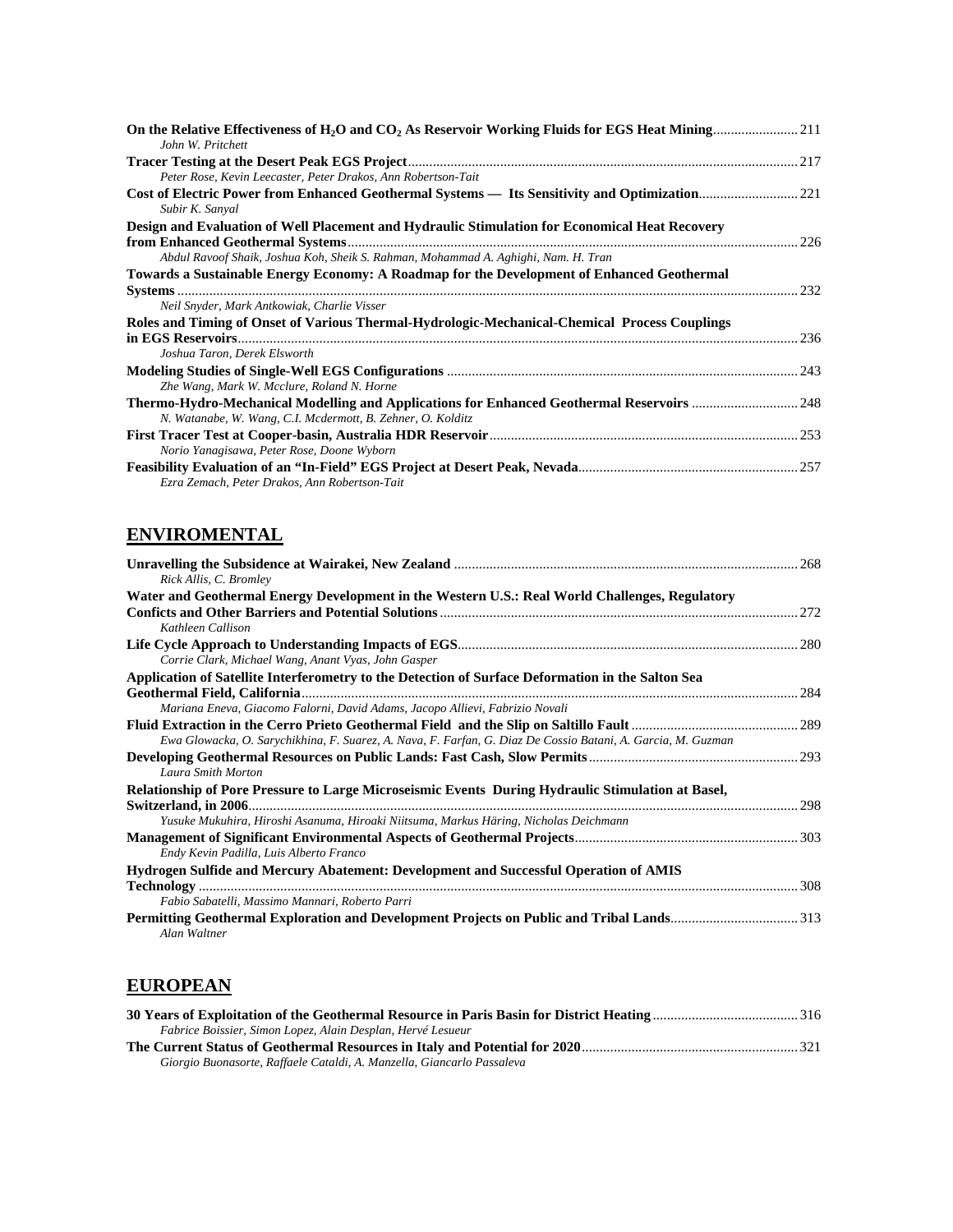| Three-dimensional Estimation of Geothermal Potential from Geological Field Data: The Limagne                                                                                       |  |
|------------------------------------------------------------------------------------------------------------------------------------------------------------------------------------|--|
| P. Calcagno, C. Baujard, A. Dagallier, L. Guillou-Frottier, A. Genter                                                                                                              |  |
|                                                                                                                                                                                    |  |
| James E. Faulds, V. Bouchot, Inga Moeck, Kerem Oguz                                                                                                                                |  |
|                                                                                                                                                                                    |  |
| Ólafur G. Flóvenz, Benedikt Steingrimsson                                                                                                                                          |  |
| A. Genter, K. Evans, N. Cuenot, F. Baticci, L. Dorbath, J. Graff, B. Sanjuan                                                                                                       |  |
| P. Herzberger, T. Kölbel, W. Münch                                                                                                                                                 |  |
|                                                                                                                                                                                    |  |
| R. Hidalgo, Jose Sánchez Guzmán, Victor Guerrero, Celestino García De La Noceda                                                                                                    |  |
| The EGS-Project Groß Schönebeck — Current Status of the Large Scale Research Project in                                                                                            |  |
|                                                                                                                                                                                    |  |
| Ernst Huenges, Kemal Erbas, Inga Moeck, Guido Blöcher, Wulf Brandt, Thomas Schulte, Ali Saadat, G. Kwiatek,<br>Günter Zimmermann                                                   |  |
| The Deep Roots of the Larderello Geothermal Field (Italy) from Heat Flux and <sup>3</sup> He Anomalies360<br>Gabriella Magro, Stefano Bellani, Bruno Della Vedova                  |  |
| The Iceland Deep Drilling Project: Stable Isotope Constraints of Fluid Source and Evolution in                                                                                     |  |
|                                                                                                                                                                                    |  |
| Emily C. Pope, Dennis K. Bird, Stefán Arnórsson, Thráinn Fridriksson, Wilfred A. Elders, Gudmundur Ó.<br>Fridleifsson                                                              |  |
| Lithosphere Tectonics and Thermo-mechanical Properties: An Integrated Modeling Approach for                                                                                        |  |
|                                                                                                                                                                                    |  |
| J.D. Van Wees, S. Cloetingh, P.A. Ziegler, L. Lenkey, F. Beekman, M. Tesauro, A. Förster, B. Norden, M. Kaban,<br>N. Hardebol, M. Ter Voorde, E. Willingshofer, T. Cornu, D. Bonté |  |
|                                                                                                                                                                                    |  |

## **EXPLORATION**

| John W. Bell, Alan R. Ramelli                                                                                                                                                 |  |
|-------------------------------------------------------------------------------------------------------------------------------------------------------------------------------|--|
| Stefano Bellani, Fabrizio Gherardi                                                                                                                                            |  |
| Body Wave Tomography for Regional Scale Assessment of Geothermal Indicators in the Western                                                                                    |  |
|                                                                                                                                                                               |  |
| Glenn Biasi, Leiph Preston, I. Tibuleac                                                                                                                                       |  |
| Why Basin and Range Systems are Hard to Find II: Structural Model of the Producing Geothermal                                                                                 |  |
| David Blackwell, Richard P. Smith, Al Waibel, Maria Richards, Patrick Stepp                                                                                                   |  |
| <b>Exploration Guides for Active High-Temperature Geothermal Systems as Modern Analogs for</b>                                                                                |  |
|                                                                                                                                                                               |  |
| V. Bouchot, A. Genter                                                                                                                                                         |  |
| Integrated Geophysical Exploration Methods at European Sites - Results From the I-GET Project 404<br>David Bruhn                                                              |  |
| Carbonate Tufa Columns as Exploration Guides for Geothermal Systems in the Great Basin 409<br>Mark Coolbaugh, Paul Lechler, Christopher Sladek, Chris Kratt                   |  |
| <b>Importance of Elevation and Temperature Inversions for the Interpretation of Thermal Infrared</b>                                                                          |  |
| Mariana Eneva, Mark Coolbaugh                                                                                                                                                 |  |
| Geochemical Evidence of a Geothermal Power Resource in the Canadian Rockies: Canoe Hot                                                                                        |  |
|                                                                                                                                                                               |  |
| Mory M. Ghomshei, Sarah J. Kimball, Soheil Porkial                                                                                                                            |  |
| A Study of the Surprise Valley Fault Using a High-Resolution Shallow Seismic Reflection Profile 424<br>Annie Kell-Hills, M. Thompson, M. Dhar, J. Louie, S. Pullammanappallil |  |
| <b>Identification of a New Blind Geothermal System with Hyperspectral Remote Sensing and Shallow</b>                                                                          |  |
|                                                                                                                                                                               |  |
| Christopher Kratt, Mark Coolbaugh, Bill Peppin, Chris Sladek                                                                                                                  |  |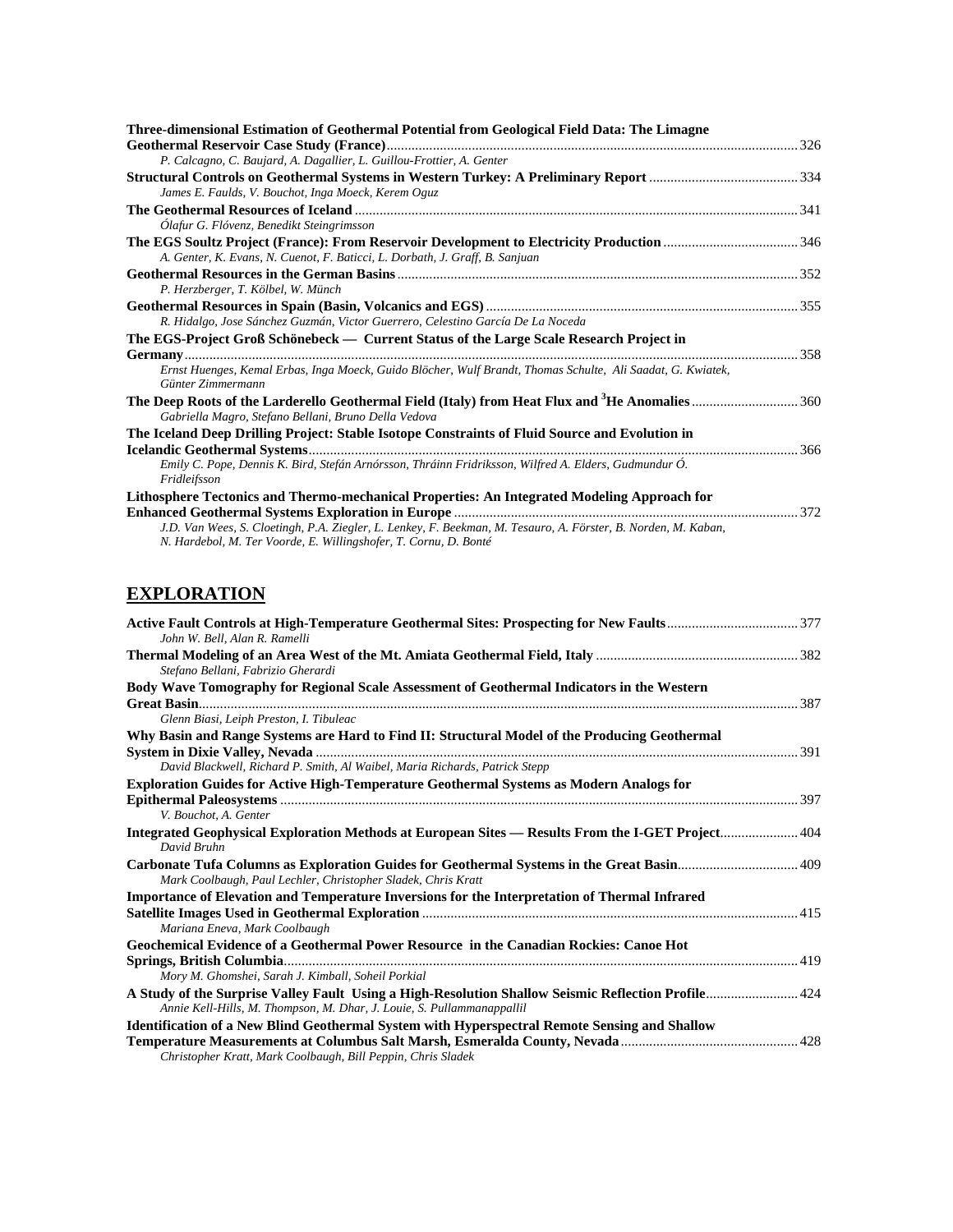| Risks and Opportunities of a Geothermal Exploration Project in the Pannonian Basin in Central-                                    |  |
|-----------------------------------------------------------------------------------------------------------------------------------|--|
|                                                                                                                                   |  |
| Attila Kujbus                                                                                                                     |  |
| Paul Lechler, Mark Coolbaugh, Chris Sladek                                                                                        |  |
| Elizabeth Littlefield, Wendy Calvin                                                                                               |  |
| Peter Malin, Peter Leary, Eylon Shalev, Stephen Onacha                                                                            |  |
|                                                                                                                                   |  |
| Glenn Melosh, William Cumming, David Sussman, Dick Benoit, Elizabeth Soto, Anna Colvin, Max Wilmarth, Jeff<br>Winick, Luis Fredes |  |
| A Preliminary Analysis of Geothermal Resources in the Central Raton Basin, Colorado, from                                         |  |
|                                                                                                                                   |  |
| Paul Morgan                                                                                                                       |  |
| Geothermal Site Acquisition and Early Development: Key Legal Issues and Emerging Strategies 458<br>Peter Mostow, Andrew Braff     |  |
| Joint Geophysical Imaging of Fluid-Filled Fracture Zones in Geothermal Fields in the Kenya Rift                                   |  |
|                                                                                                                                   |  |
| Stephen Onacha, Eylon Shalev, Peter Malin, Peter Leary                                                                            |  |
| Bjarni Richter, Benedikt Steingrimsson, Magnus Olafsson, Ragna Karlsdottir                                                        |  |
| <b>Improvements in Shallow (Two-Meter) Temperature Measurements and Data Interpretation  475</b>                                  |  |
| Chris Sladek, Mark Coolbaugh, Christopher Kratt                                                                                   |  |
| Some Indications of Geothermal Potential in the Green River Soda Springs Area, Cowlitz County,                                    |  |
|                                                                                                                                   |  |
| D.H. Vice                                                                                                                         |  |
| Jeffrey B. Witter, Joel A. Ronne, Gary R. Thompson                                                                                |  |

## **HEAT PUMP**

| Hiroshi Asanuma, Koji Ono, Hiroaki Niitsuma                                                              |  |
|----------------------------------------------------------------------------------------------------------|--|
|                                                                                                          |  |
| Warren (Trey) A. Austin III                                                                              |  |
|                                                                                                          |  |
| John D. Gever                                                                                            |  |
|                                                                                                          |  |
| John D. Gever                                                                                            |  |
| Geothermal (Ground-Source) Heat Pumps: Market Status, Barriers to Adoption, and Actions to               |  |
|                                                                                                          |  |
| Patrick J. Hughes                                                                                        |  |
|                                                                                                          |  |
| John Kelly                                                                                               |  |
| Geothermal Heat Pump Market and Business Models, Or "So You Think You Want to Be in the                  |  |
|                                                                                                          |  |
| John Kelly                                                                                               |  |
| Numerical Simulation on Heat Transfer Performance of Vertical Borehole Heat Exchangers in a              |  |
|                                                                                                          |  |
| Seong-Kyun Kim, Gwang-Ok Bae, Yoonho Song, Kang-Kun Lee                                                  |  |
| Research of Aquifer Thermal Energy Storage System Integrated Underground Water Heat Pump 516             |  |
| Xueling Liu                                                                                              |  |
|                                                                                                          |  |
| Dale Merrick                                                                                             |  |
|                                                                                                          |  |
| Dennis Murphy                                                                                            |  |
| CO <sub>2</sub> Emission Mitigation by Geothermal Development — Especially with Geothermal Heat Pumps528 |  |
| L. Rybach                                                                                                |  |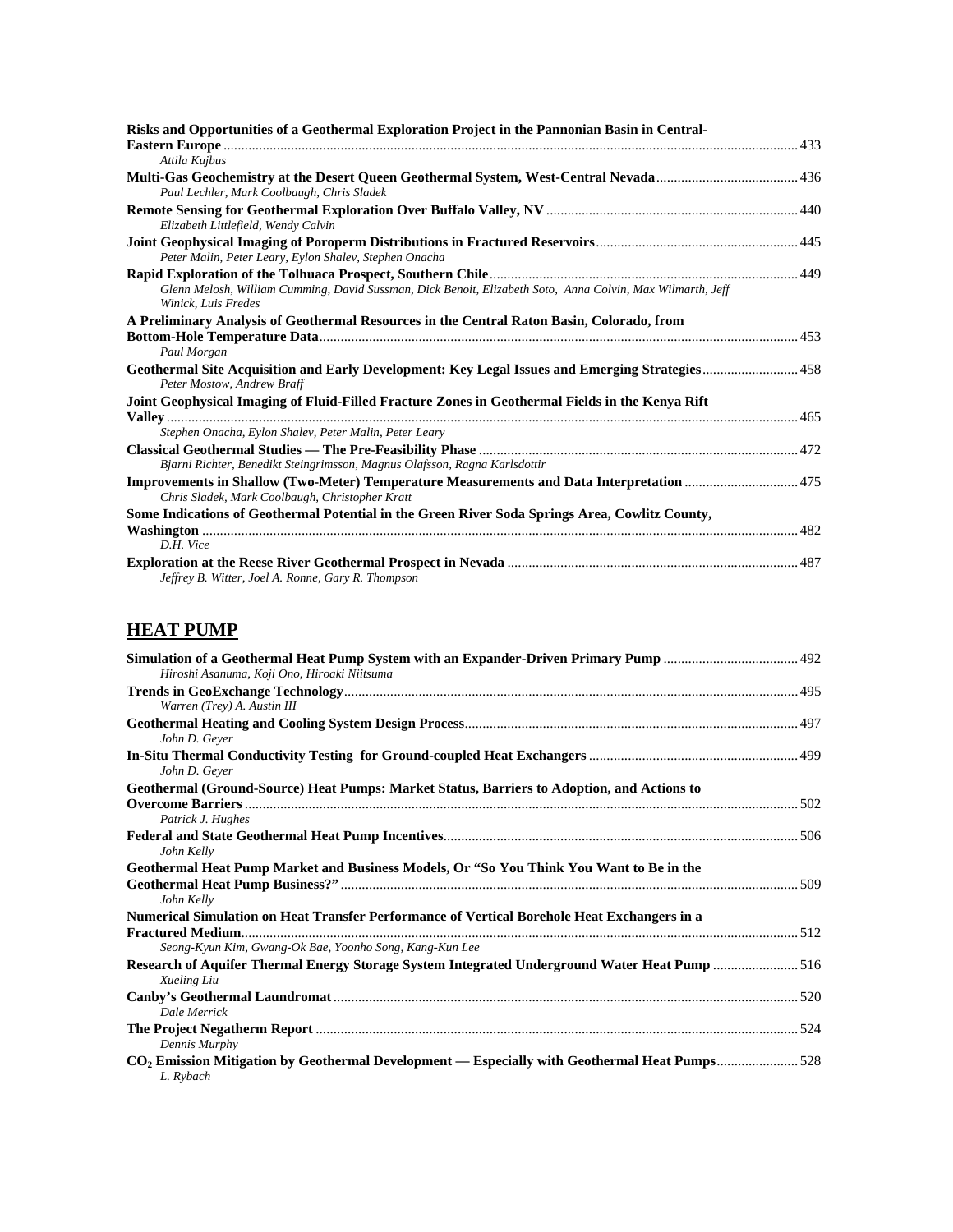| An Experimental Study of the Effect of Groundwater Flow on the Thermal Performance of Borehole |  |
|------------------------------------------------------------------------------------------------|--|
|                                                                                                |  |
| Huajun Wang, Chengying Qi, Hongpu Du, Jihao Gu                                                 |  |

## **INTERNATIONAL**

| Varun Chandrasekhar, D. Chandrasekharam                                                        |  |
|------------------------------------------------------------------------------------------------|--|
| The Iceland Deep Drilling Project (IDDP): Deep Drilling at Krafla to Investigate Supercritical |  |
|                                                                                                |  |
| Wilfred A. Elders, Gudmundur Ó. Fridleifsson                                                   |  |
|                                                                                                |  |
| Mohan L. Gupta                                                                                 |  |
|                                                                                                |  |
| M.A. Mongillo, C. Bromley, L. Rybach                                                           |  |
|                                                                                                |  |
| Alison thompson                                                                                |  |

#### **LATE BREAKING NEWS PANEL**

| Considerations in the Testing and Selection of Materials for Corrosive Geothermal Environments558 |  |
|---------------------------------------------------------------------------------------------------|--|
| <b>Bill Amend</b>                                                                                 |  |
|                                                                                                   |  |
| Dennis Lovett, Rafael Hernández, Lyndon Chandarjit                                                |  |
| Kent S. Udell, Phil Jankovich, Bidzina Kekelia                                                    |  |
| Application of Electrical Submersible Pumping Systems in High Temperature Geothermal              |  |
|                                                                                                   |  |
| Joe Vandevier, Ben Gould                                                                          |  |
| Diamond-Hardfaced Carbide/Metal Composites for Submersible-Pump Bearings in Geothermal            |  |
|                                                                                                   |  |
| O.A. Voronov. B.H. Kear                                                                           |  |

## **OIL AND GAS**

| Initial Implementation of Oil Field Temperature Data for Calculating Formation Specific Heat               |  |
|------------------------------------------------------------------------------------------------------------|--|
|                                                                                                            |  |
| Richard J. Erdlac Jr.                                                                                      |  |
|                                                                                                            |  |
| Bernie Karl, Ian-Michael Hebert, Jesse Warwick                                                             |  |
|                                                                                                            |  |
| Subir K. Sanyal, Steven J. Butler                                                                          |  |
| ThermoGIS: An Integrated Web-based Information System for Geothermal Exploration and                       |  |
|                                                                                                            |  |
| J.D. Van Wees, Joaquim Juez-Larre, Harmen Mijnlieff, Alexander Kronimus, Serge Van Gessel, Leslie Kramers, |  |
| Arie Obdam, Hanneke Verweij, D. Bonté                                                                      |  |

## **POWER PLANT**

| Modeling and Analysis of Sub- and Supercritical Binary Rankine Cycles for Low- to Mid-         |  |
|------------------------------------------------------------------------------------------------|--|
|                                                                                                |  |
| Chad Augustine, Randall Field, Ronald Dipippo, Gianluca Gigliucci, Irene Fastelli, Jeff Tester |  |
| Nano-Structured Calcium Silicate — A Solution to the Formation of Silica Scale in Geothermal   |  |
|                                                                                                |  |
| Thomas Borrmann, James H. Johnston, Robert Mcbrearty                                           |  |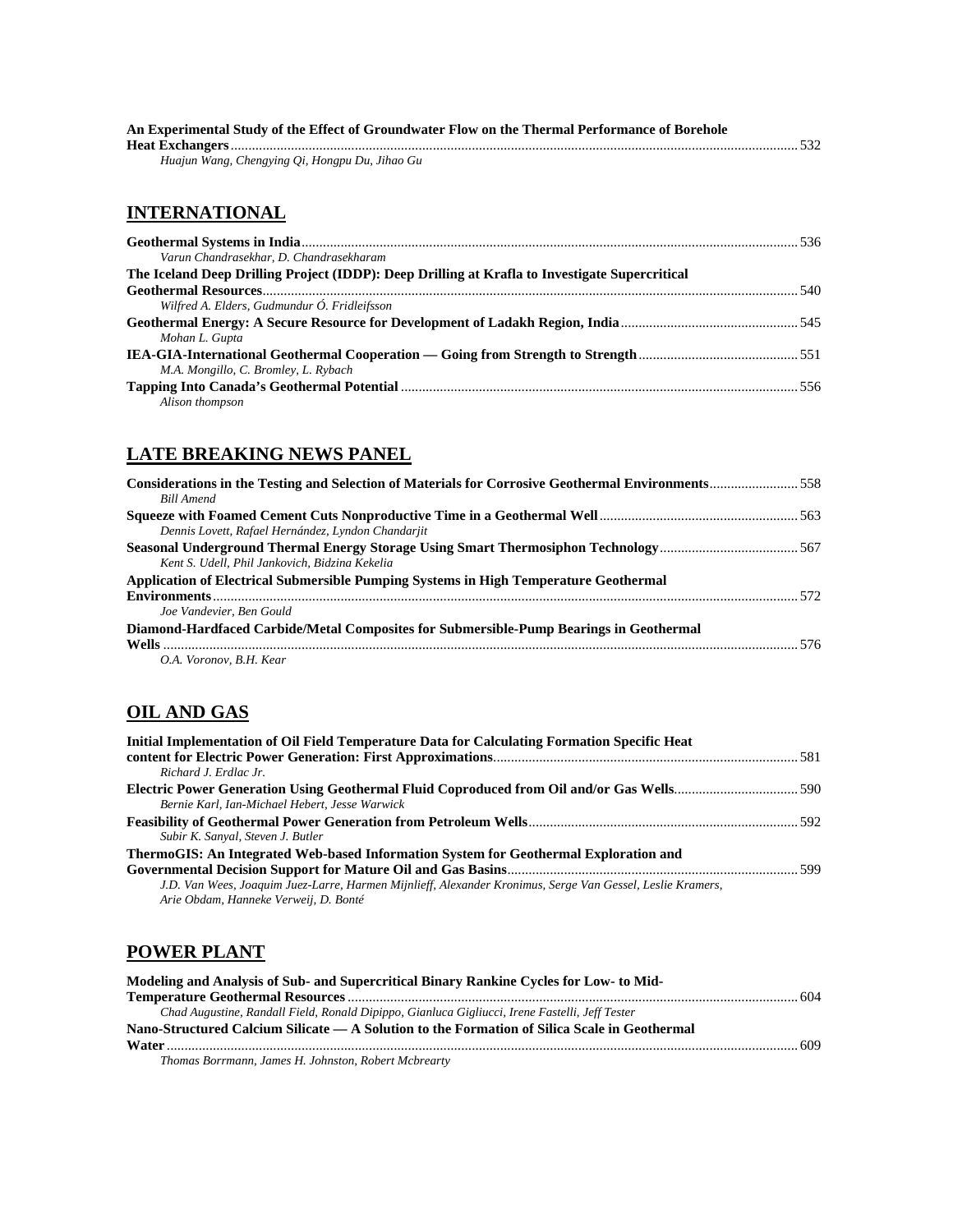| Understanding Plant External Conditions When Designing Geothermal Power Plants — Some                                                                                         |  |
|-------------------------------------------------------------------------------------------------------------------------------------------------------------------------------|--|
| Douglas P. Bouche                                                                                                                                                             |  |
| Tom Buchanan, Wade Posten, Sean Berryman                                                                                                                                      |  |
| Evaluation of Pressure-Driven and Novel Membrane Processes for Treatment of Geothermal Brines 623<br>Amy E. Childress, Mirinda Hutton, Tzahi Y. Cath, Nathan Walker, Eyal Hen |  |
| Principles of Modularity and Redundancy Assessed in High Reliability Geothermal Generation 627<br>Roger Hill, Valerie Peters, William Glassley                                |  |
| Tadao Horie, Toshie Muto, Tony Gray                                                                                                                                           |  |
| Enhancing Condensers for Geothermal Systems: The Effect of High Contact Angles on Drop Wise                                                                                   |  |
| John M. Kennedy, Sunwoo Kim, Kwang J. Kim                                                                                                                                     |  |
| Arthur H. Krugler                                                                                                                                                             |  |
| Frédéric Marcuccilli, Damien Thiolet                                                                                                                                          |  |
| Lawrence Molloy, Michael Lindsay, Patrick Maloney                                                                                                                             |  |
| Manuel Monterrosa, Natalia Zepeda                                                                                                                                             |  |
| Use of Small, Sub 1 MW Organic Rankine Cycle Power Systems and Low Temperature Resources 660<br>Josh Nordquist                                                                |  |
| Kevin Wallace, Tim Dunford, Marshall Ralph, William Harvey                                                                                                                    |  |
| Phil Welch, Patrick boyle                                                                                                                                                     |  |
| Naoko Yamaguchi                                                                                                                                                               |  |
| Zenghui Zhao, R.A. Wirtz                                                                                                                                                      |  |

## **RESERVOIR ENGINEERING**

| Alfonso Aragón, Georgina Izquierdo, Víctor Arellano                                                                                                                                                 |  |
|-----------------------------------------------------------------------------------------------------------------------------------------------------------------------------------------------------|--|
| Gudni Axelsson, Sverrir Thórhallsson                                                                                                                                                                |  |
| Investigation of Mobility Changes During Water Injection/Fall Off Test in Liquid Dominated                                                                                                          |  |
| Abbas Azarkish                                                                                                                                                                                      |  |
| Alfonso García-Gutiérrez                                                                                                                                                                            |  |
| A Steam-tracer Study in the Maritaro-Laguna Verde Area of the Los Azufres (Mexico) Geothermal                                                                                                       |  |
| Eduardo Iglesias, Magaly Flores Armenta, José Luis Quijano León, Marco A. Torres Rodríguez, Rodolfo J.<br>Torres, Neftalí Reyes Picasso, Miguel Ramírez Montes, Fernando Sandoval Medina            |  |
| Ali Kindap, Tevfik Kaya, Füsun Tut                                                                                                                                                                  |  |
| Towards Inter-well Connectivity Maps for Reservoir Flow Structure — Modeling with a Physics-<br>based, Computationally-Friendly Approach to Geofluid Flow in Fracture-Heterogeneous Reservoirs  722 |  |
| Peter Leary, Peter Malin                                                                                                                                                                            |  |
| Anthony Menzies, Larry Villaseñor, Eugene Sunio, Wilhelmino Lim<br>J.A. Newson, M.J. O'sullivan                                                                                                     |  |
| Carlos Ponte, Rui Cabeças, Graça Rangel, Rita Martins, Chris Klein, Minh Pham                                                                                                                       |  |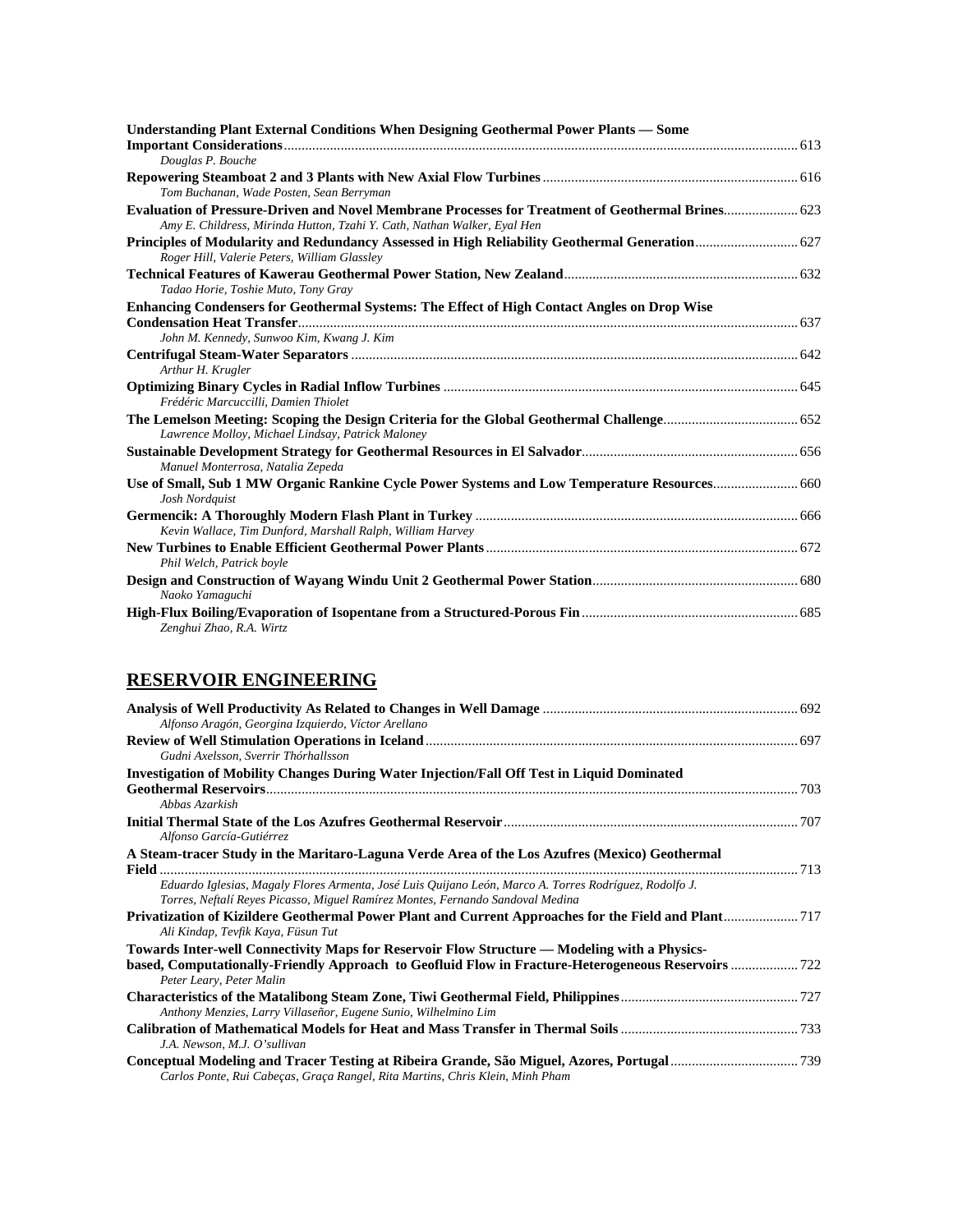| Carlos Ponte, Rui Cabeças, Rita Martins, Graça Rangel, Minh Pham, Chris Klein                          |  |
|--------------------------------------------------------------------------------------------------------|--|
| Spatial Variation of High Temperature Hydrothermal Activity at Mokai Geothermal Field, Taupo           |  |
|                                                                                                        |  |
| L.E. Ramirez, A.J. Rae, C. Bardsley, G. Bignall                                                        |  |
| Paul E. Sanders, Trevor W. Macdougall                                                                  |  |
|                                                                                                        |  |
| Geothermal Power from Wells in Non-convective Sedimentary Formations — An Engineering                  |  |
|                                                                                                        |  |
| Subir K. Sanyal, Steven J. Butler                                                                      |  |
| Results of the First Application of Perfluorocarbons and Alcohols in a Multi-Well Vapor and Two-       |  |
| Phase Tracer Test at the Darajat Geothermal Field, Indonesia, and Implications for Injection           |  |
|                                                                                                        |  |
| Arias Sugandhi, Paul N. Hirtz, Purwantoko Mahagyo, Gregg A. Nordquist, Krisnendar Martiady, Jeffrey W. |  |
| Roberts, Russell J. Kunzman, Mike C. Adams                                                             |  |
|                                                                                                        |  |
| Aniko Toth, Elemer Bobok                                                                               |  |
|                                                                                                        |  |
| P. Ungemach, Miklos Antics, Pierre Lalos                                                               |  |
|                                                                                                        |  |
| Mahendra P. Verma                                                                                      |  |

#### **RESOURCE ASSESSMENT**

| Ali Ünal Akman, Özgür Çaglan Kuyumcu, Seyhan Önç, Umut Z. Destegül, Volkan Baydar, Ilker Vural, Kadir<br>Balci, Selen Cuhadar |  |
|-------------------------------------------------------------------------------------------------------------------------------|--|
|                                                                                                                               |  |
| Nastaran Arianpoo, Mory M. Ghomshei, John A. Meech                                                                            |  |
| Robert E. Blackett, J. Lucy Jordan, Kevin Thomas, Janae Wallace, Robert F. Biek                                               |  |
| A Preliminary Conceptual Model for the Blue Mountain Geothermal System, Humboldt County,                                      |  |
| John Casteel, Rogel Trazona, Glenn Melosh, Kim Niggemann, Brian Fairbank                                                      |  |
| <b>Heat Flow Density Estimations in the Portuguese Northern Hercynian Massif Using Silica</b>                                 |  |
|                                                                                                                               |  |
| Antonio Correia, Elsa C. Ramalho                                                                                              |  |
| Nicole Fabri                                                                                                                  |  |
|                                                                                                                               |  |
| C. Giolito, G. Ruggieri, A. Manzella                                                                                          |  |
| R. Hidalgo, J. Sánchez, P. Ungemach                                                                                           |  |
| The Reykjanes Geothermal System: Alteration Mineralogy and Fluid-Rock Interaction in an                                       |  |
|                                                                                                                               |  |
| Naomi Marks, Peter Schiffman, Robert Zierenberg                                                                               |  |
| Alan R. Pointon, Tracy D. Mills, Gregory J. Seil, Qihong Zhang                                                                |  |
| Geochemistry of Buried Rhyolite Lavas, Western Steamfield, Wairakei Geothermal Field, Taupo                                   |  |
|                                                                                                                               |  |
| L.E. Ramirez, A.J. Rae, G. Bignall                                                                                            |  |
|                                                                                                                               |  |
| Maria Richards, Patrick Stepp, David Blackwell, Ramsey Kweik                                                                  |  |
| Andrés Ruzo, David Blackwell, Maria Richards                                                                                  |  |
| Prospects of Geothermal Power Industry Development in the South Kamchatka: Koshelevskaya                                      |  |
| S. Rychagov, A. Nuzhdayev                                                                                                     |  |